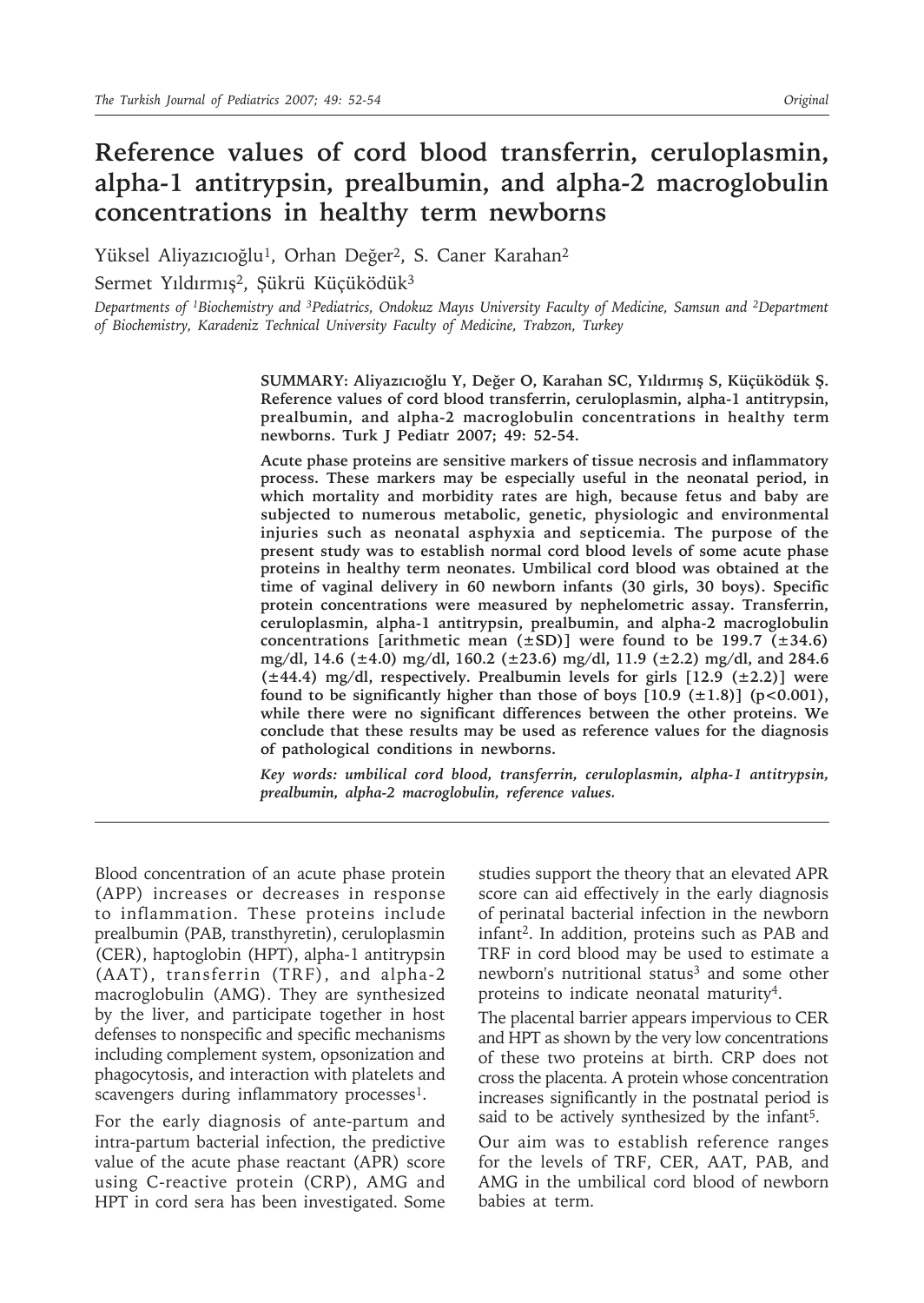#### **Material and Methods**

Neonates born with gestational ages between 38 to 41 weeks in Farabi Hospital, Karadeniz Technical University were included in the study. Criteria for exclusion from the study were as follows: infants with any perinatal or prenatal history of infection, malformation, respiratory distress syndrome or perinatal asphyxia (Apgar score of  $\leq$ 7 at five minutes as evaluated by a pediatrician) and those mothers having gestational diabetes, pregnancy-induced hypertension, eclampsia or preeclampsia, prolonged rupture of membranes, or receiving any steroid. Sixty newborn infants (30 girls, 30 boys) meeting the inclusion criteria were enrolled in the study. Umbilical cord blood was obtained at the time of vaginal delivery in 60 healthy newborn infants (30 girls, 30 boys) admitted to Farabi Hospital, Karadeniz Technical University. All samples were collected by venipuncture from the fetal side of the placenta immediately after delivery at term. The birth weights of infants ranged between 2800 and 4200 g (mean $\pm$ SD: 3578  $\pm$ 458.7g). They were followed for at least three days after birth and there was no evidence of any pathology such as infection or hyperbilirubinemia requiring exchange transfusion. Informed consent was obtained from the parents of the children.

The cord blood samples were centrifuged immediately, and the serum was then kept at –70oC until analyzed. Specific protein concentrations were measured by nephelometric assay, which is based on the detection of the light scattering by the antigen-antibody complex in the medium (Beckman, Array 360, USA). Their values were assigned with reference to the reference values of the International Federation of Clinical Chemistry (IFCC). Within-run coefficient of variations (CVs) of all the parameters was less than 4%.

# **Statistical Analyses**

For statistical analysis, 5th and 95th percentiles and the arithmetic means including standard deviations (SD) were calculated for all specific proteins according to sex. Values for all proteins showed a normal distribution by Kolmogorov-Smirnov test. Difference between sexes was found to be significant by Student's t test.

# **Results**

Table I shows the arithmetic mean  $(\pm SD)$  and 5th and 95th percentiles of cord blood TRF, CER, AAT, PAB, and AMG levels for 30 girls and 30 boys (60 newborns in total). PAB levels in girls were found to be significantly higher than

| Parameter mg/dl           |             | Girls n:30        | Boys n:30         | Total n:60        |
|---------------------------|-------------|-------------------|-------------------|-------------------|
| Transferrin               | $X(\pm SD)$ | $195.7(\pm 37.7)$ | $203.6(\pm 31.8)$ | $199.7(\pm 34.6)$ |
|                           | $5\%$       | 147.2             | 129.8             | 139.0             |
|                           | 95%         | 268.6             | 289.0             | 262.0             |
| Ceruloplasmin             | $X(\pm SD)$ | $15.1(\pm 4.2)$   | $14.0(\pm 3.7)$   | $14.6(\pm 4.0)$   |
|                           | 5%          | 8.6               | 7.9               | 8.1               |
|                           | 95%         | 24.2              | 20.9              | 22.2              |
| $\alpha$ -1 Antitrypsin   | $X(\pm SD)$ | $158.9(\pm 25.3)$ | $161.6(\pm 22.1)$ | $160.2(\pm 23.6)$ |
|                           | 5%          | 103.8             | 124.0             | 124.0             |
|                           | 95%         | 202.6             | 205.8             | 203.8             |
| Prealbumin                | $X(\pm SD)$ | $12.9(\pm 2.2)^*$ | $10.9(\pm 1.8)$   | $11.9(\pm 2.2)$   |
|                           | $5\%$       | 10.2              | 7.9               | 8.1               |
|                           | 95%         | 17.6              | 13.8              | 17.1              |
| $\alpha$ -2 Macroglobulin | $X(\pm SD)$ | $291.1(\pm 39.4)$ | $278.0(\pm 48.7)$ | $284.6(\pm 44.4)$ |
|                           | 5%          | 201.1             | 173.2             | 193.0             |
|                           | 95%         | 357.2             | 342.1             | 341.0             |

**Table I.** Mean Concentration  $[X(\pm SD)]$  and Reference Intervals (5<sup>th</sup>–95<sup>th</sup> Percentiles) of Cord Blood Specific Proteins

\* Significantly different from boys at p<0.001.